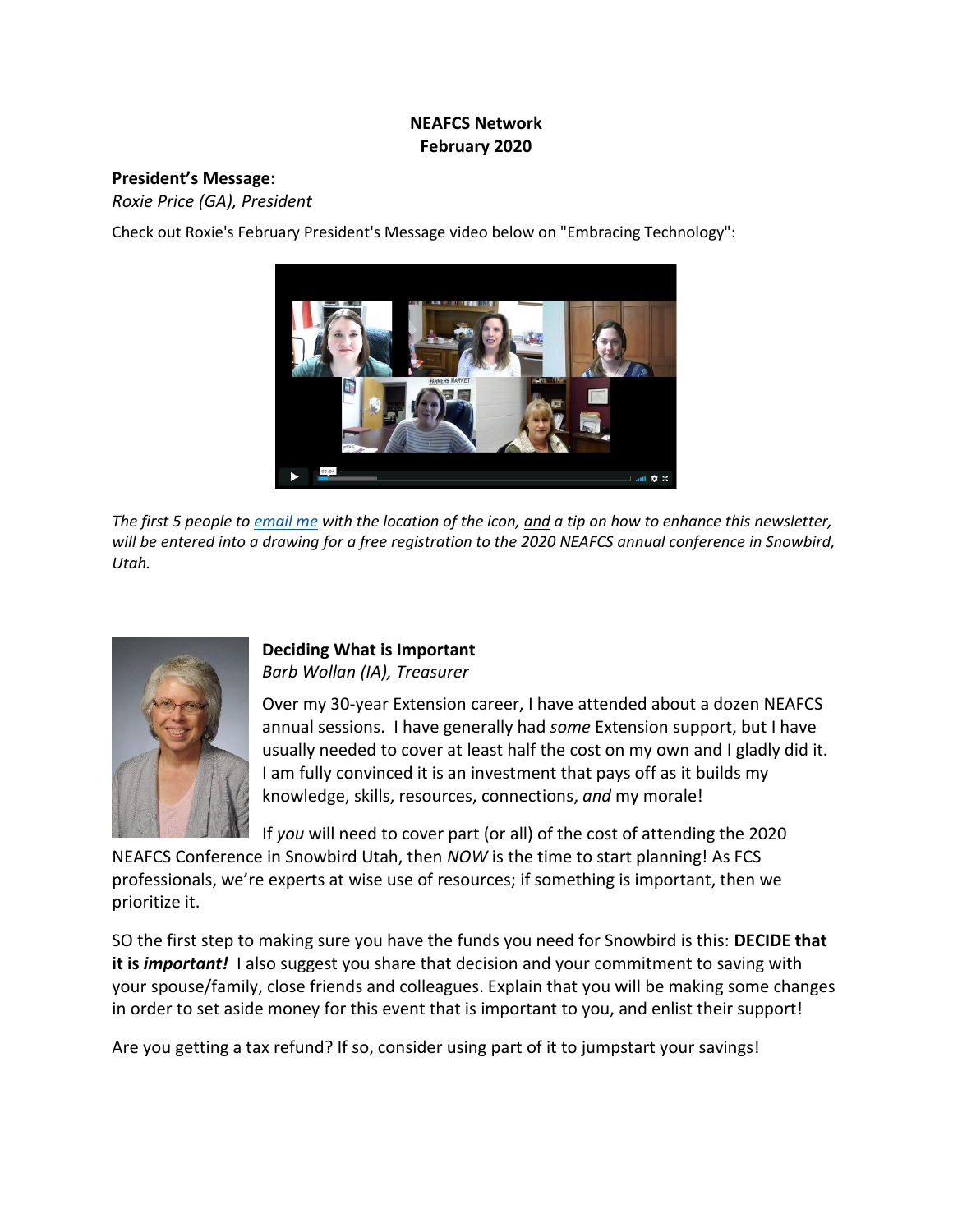You already know the rest of the drill: figure your goal and then break it down. If I need to save an additional \$600 over the next six months, that means about \$100/month (or \$25/week). Once you know your target, follow these tried and true strategies:

- 1) Deposit the money to savings as soon as you get paid; if you wait till the end of the month to see what's leftover, there's a good chance there will be nothing there.
- 2) Consider ways to reduce your spending. Is there a large regular expense you can do without (e.g eliminating or reducing your cable subscription)? Or perhaps it's easier to make small reductions in spending – like not ordering a beverage when you eat out; over the course of a month, that can add up.
- 3) Look for possible sources of extra income perhaps a couple of stints judging at county fairs, off the job.

I feel foolish trying to outline for you some strategies for saving because this is what we do! We teach, live, and breathe wise use of resources. So let me just close by going back to my opening: decide that the conference is important, make it a priority goal for the months ahead, and keep your focus on your financial priorities!



## **NEAFCS Needs You!** *Karen Munden (VA), Immediate Past-President*

If you have ever thought about sharing your passion for your professional association and demonstrating your skills with colleagues, your search may be over. Now is the time to submit your application for one of the NEAFCS Officer positions. You have until May 1, 2020, to submit your application to me via [email.](mailto:kmunden@vt.edu?subject=NEAFCS%20Officer%20Application) National candidate applications are on the NEAFCS website under [Member Resources.](https://neafcs.memberclicks.net/affiliate-forms-templates) Positions open for the 2020

National Officers include President-Elect, Vice-President for Professional Development, Vice-President for Member Resources, Secretary, Eastern Region Director, and Western Region Director.

- $\cdot \cdot$  The President-Elect position requires that you have served on the National board in the past. If you are ready to lead the association in the capacity of a team player while utilizing your team building and public speaking skills, then this position is for you.
- $\cdot \cdot$  If you are a person who possesses excellent communication skills, both verbal and written and you are classified as an organized and detail-oriented person who likes developing and keeping records, then the position of Secretary position may be for you.
- $\cdot \cdot$  If you are a person with the ability to develop and manage programs and event schedules, the Vice President for Professional Development might be for you. You may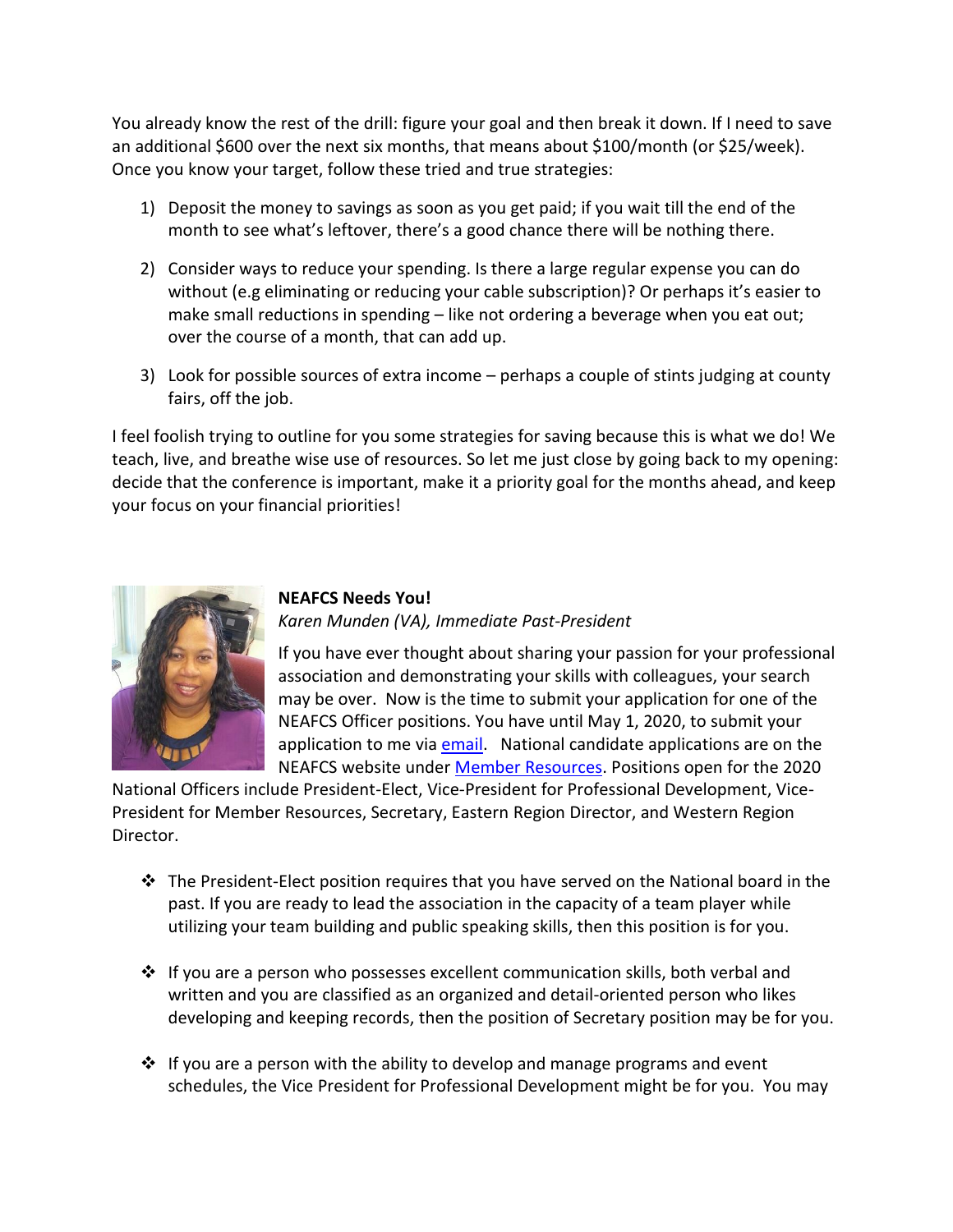also possess team facilitation and time-management skills as well as being adaptable and flexible.

- $\cdot \cdot$  If you are a person who has the passion to recruit others into the association and develop creative strategies to retain members, then Vice President for Member Resources may be for you.
- $\cdot \cdot$  If you are a member of the Eastern or Western Region who can provide adequate information promptly and who likes networking with others, you may consider submitting your application for the Eastern or Western Region Director.

Please do not let this opportunity pass you by because NEAFCS needs you.



**Committees and Action Plans** *Dianne Gertson (TX), President-Elect*

What are NEAFCS Action Plans? Action plans are developed by each subcommittee to guide their work throughout the year.

NEAFCS has 12 subcommittees that our members may join. Life

members, as well as active members, may join and chair subcommittees. All of the subcommittees are under the direction of a vice president or national officer. For a complete listing of committees and their action plans, please visit ou[r website.](https://neafcs.memberclicks.net/committee-list) As you look at this listing think about your interests and abilities and where you might want to serve.

Committee work is accomplished at different times throughout the year. For example, the Public Affairs Education subcommittee is busy working on Impact Statements while Awards Ceremony subcommittee kicks into high gear once award winners are notified.

At Annual Session, each committee meets and updates its action plan for the coming year. Action plans identify specific tasks to be accomplished throughout the year and include a timeframe and identify committee members to complete the task. While some committee work is accomplished at Annual Session, a majority occurs outside of Annual Session. What this means is you do not have to attend the Annual Session to serve on a subcommittee.

Click [here](https://neafcs.memberclicks.net/index.php?option=com_mc&view=mc&mcid=form_131280) to join a committee.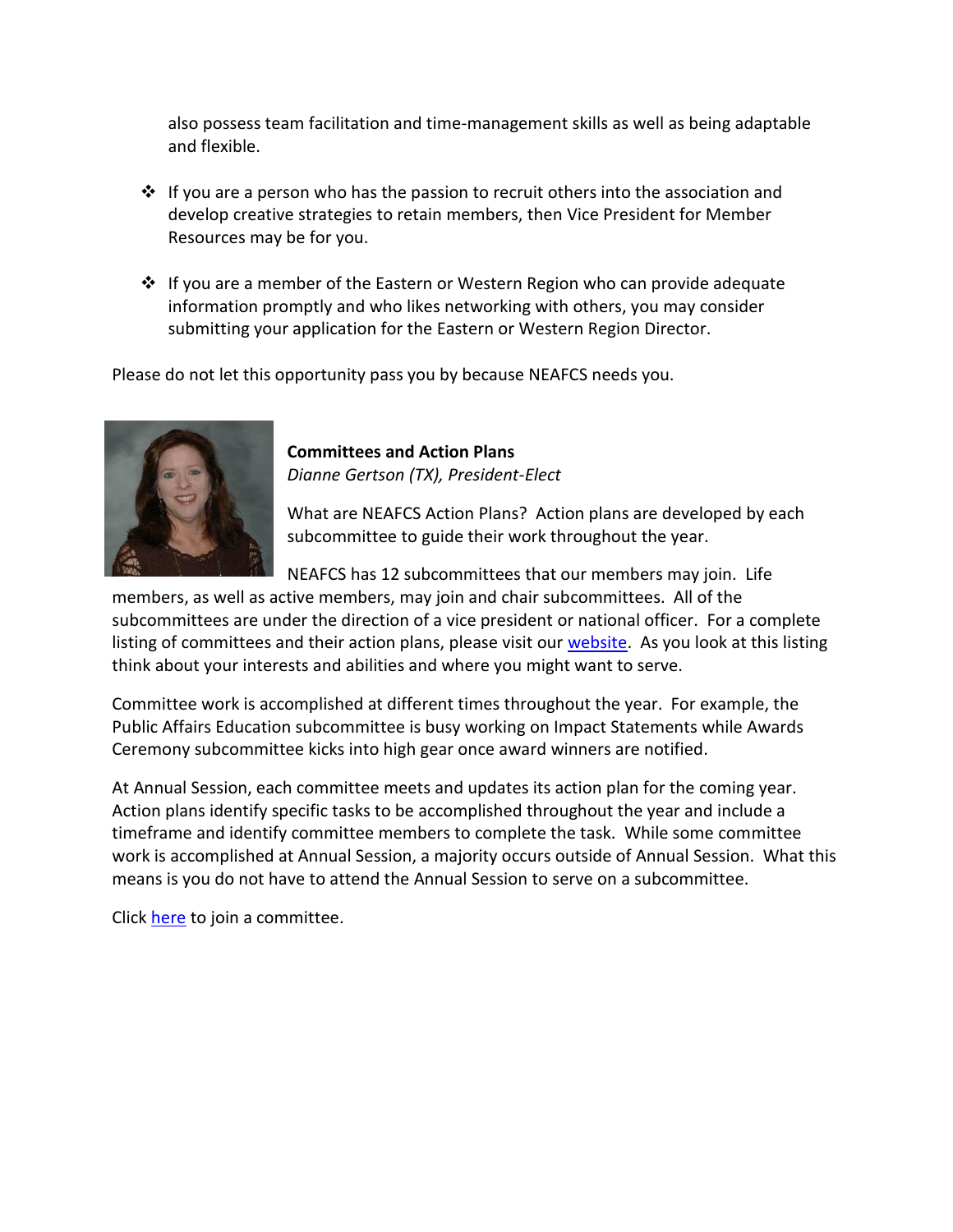

# **We Need Recognition and Awards Judges!** *Julie Garden-Robinson (ND), Vice President for Awards and Recognition*

Please consider signing up to be an Awards and Recognition Program judge. We are collecting your names and preferences for judging using an online survey link.

# **Link to Sign Up to Judge:** <https://forms.gle/fcxZCo8VkFGxtPSy7>

- We will need your commitment to be a judge by March 3, 2020.
- We will assign judges to the various award categories, and I will try to give you your preferences. Then you will receive links to view the award documents.
- You will have from April 1 to April 15 to complete your judging assignment.

# **Training Video:** <https://vimeo.com/326561581>

• If you want to know more about the judging process BEFORE you commit to this service, please view the excellent online training that Susan Routh, former Vice President of Awards and Recognition, did last year.

Remember that the awards for national judging are due from state affiliates on March 16.

Thanks to all of you for your good work on behalf of our profession, your organization and for the NEAFCS organization. If you have any questions, [please contact me.](mailto:julie.gardenrobinson@ndsu.edu)



## **Applying for Awards is a Win-Win for Extension Professionals**  *Keishon Thomas (GA), Subcommittee Chair - Awards Training*

An article in The Journal of Extension states, "Awards are the most conventionally accepted method for proving to others that your work is necessary, complete and effective". As affiliate and national deadlines for award applications are looming, let's explore the additional benefits of applying for awards. Besides the obvious of being acknowledged by your peers as the best in your field, applying for awards brings a variety of benefits. Putting together an award application can help you to reflect on your skills and progress. In some instances, it may encourage you to

become more competitive by filling gaps in your curriculum vitae. As we compete for funding, time and other resources, applying for awards also creates an opportunity to garner program support.

Of course, the goal is to win an award. But even if you don't win, competing for an award is still a worthwhile endeavor that will help you further your professional development. One of the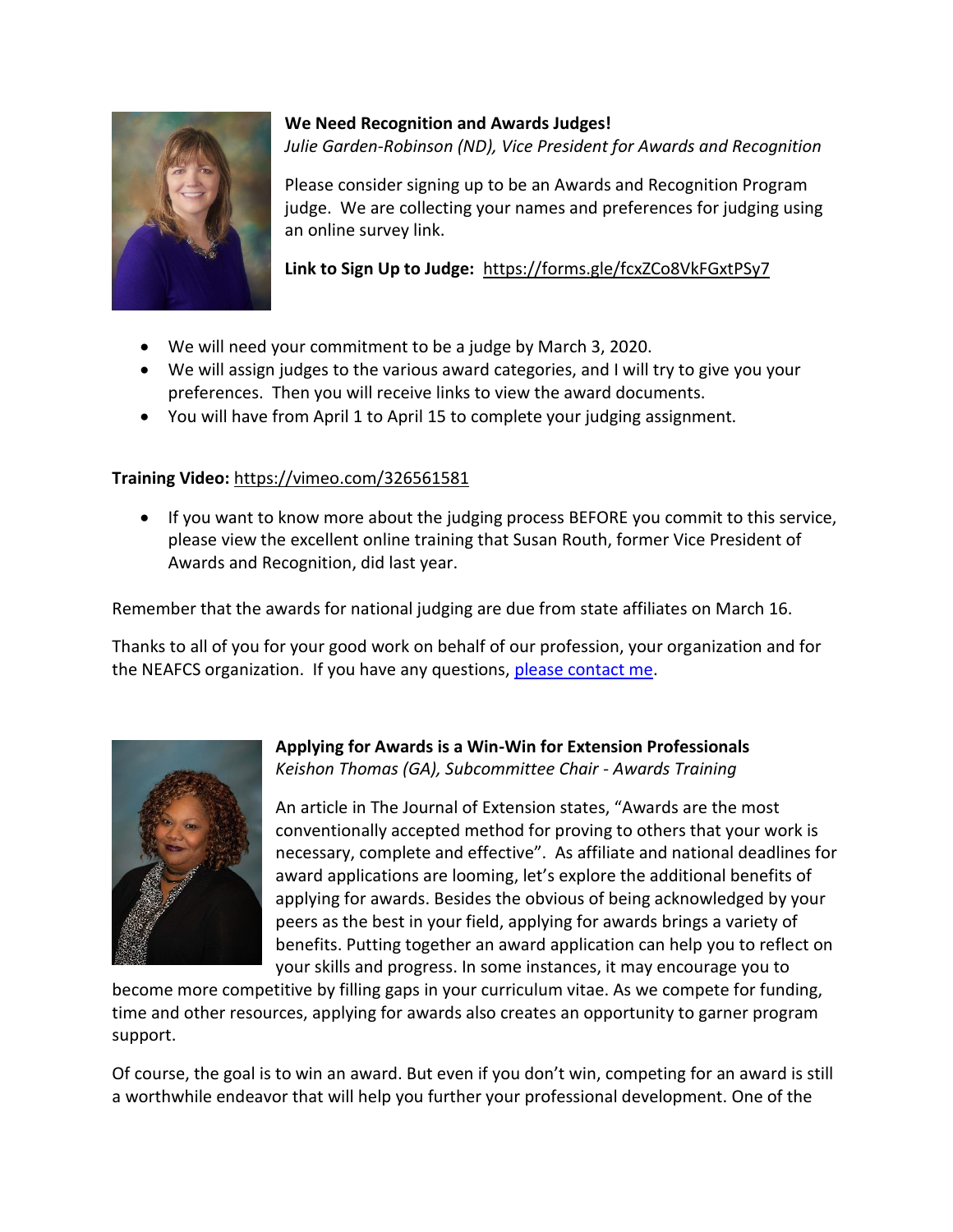greatest benefits of preparing an award application is that it encourages self-assessment. This involves thinking about how you are developing skills and experiences that can be applied in a variety of ways. This sort of self-reflection is a great tool to have throughout your career. Studying the award criteria and looking at past winners may help you to get a sense of what you want to strive towards to accomplish and identify skill gaps. In short, it provides a roadmap for getting the award and places you in a prime position for future career planning.

Applying for an award also requires us to streamline and adequately highlight concrete evidence of achievements. Getting advice from your Affiliate VP for Awards about how to do this can be invaluable. You can also get great information from past awards winners. To see past award winners visit: [https://www.neafcs.org/award-winners.](https://www.neafcs.org/award-winners)

Applying for an award may seem to be a self-serving act. In reality, it is an excellent way to secure program support. Administration, external funders and community partners often fund and support programs with the greatest potential for success. Awards are documented proof your program addressed client needs, had clear program objectives and evaluated the program impact.

Finally, applying for an award can be time-consuming and must be balanced with programming, reporting and seemingly a million other responsibilities. So, apply strategically. This year's awards are due March 16<sup>th</sup> (please check with your affiliate for your state's deadline. It maybe earlier). Do you have something to shout about?



#### **Public Affairs Update**

*Mary Liz Wright (IL), Vice President for Public Affairs & PILD Planning Team Member* 

**Impact Statements:** Special thanks goes to the 39 affiliates who submitted 312 Impact Statements. We even had submissions from Guam—thank you! Our editors are working hard to collate all the information into two-page documents. We will be releasing the Impact Statements at the Public Issues Leadership Development (PILD) conference in April. We also will create social media and infographics

to share your successes. If you have other ideas for communicating our messages, please let me [know.](mailto:maryliz@illinois.edu?subject=Impact%20Statements)

**Living Well Month:** March is Extension Living Well Month, so we have a great opportunity to promote what we do to the nation and beyond. Please continue to share the Living Well messages using a variety of methods in your state and community. Check out the ideas on the NEAFCS website under the Public Affairs tab, here: [https://neafcs.memberclicks.net/living](https://neafcs.memberclicks.net/living-well-month-campaign)[well-month-campaign](https://neafcs.memberclicks.net/living-well-month-campaign)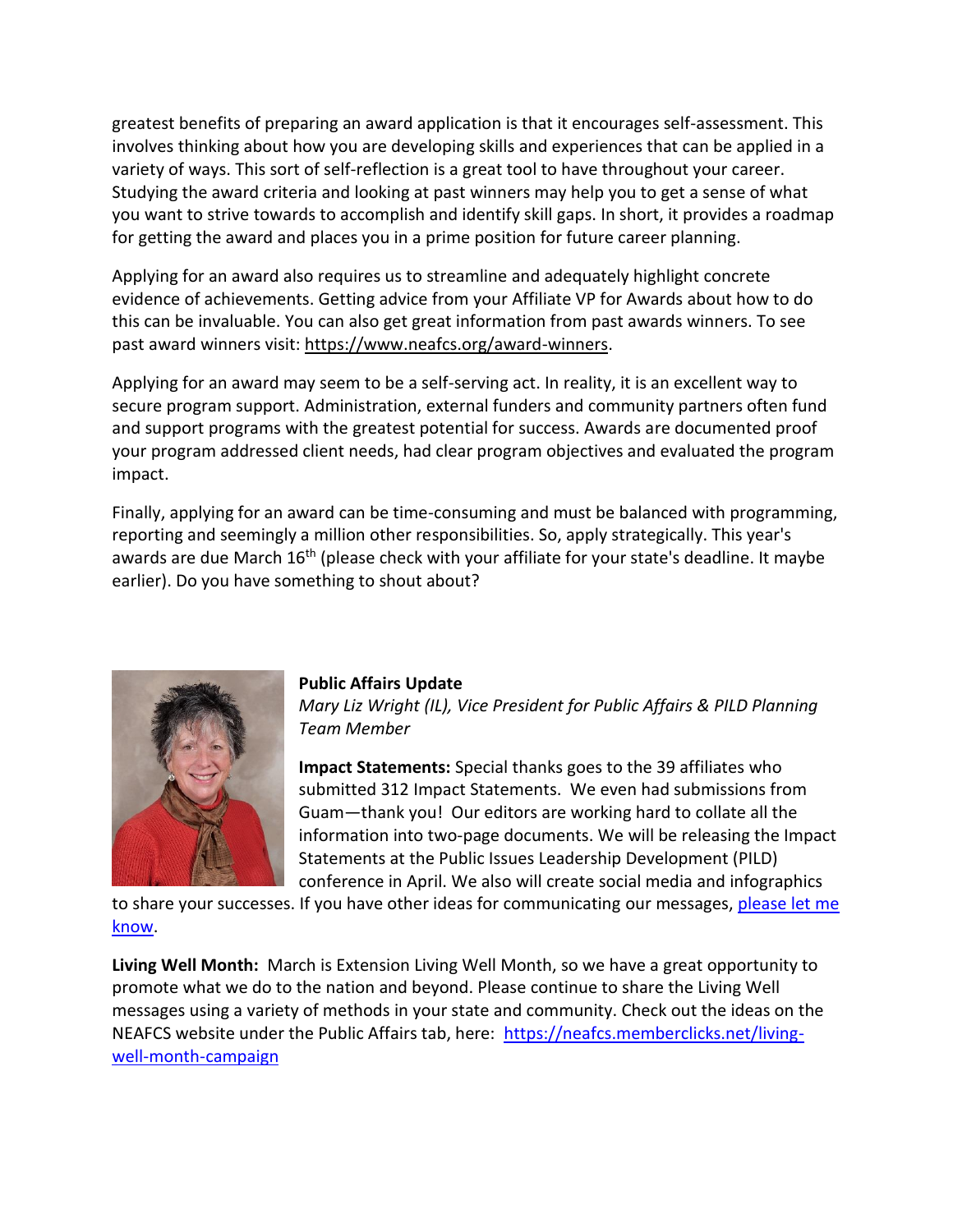If you have materials to share with your colleagues around the U.S., [please send it to me](mailto:maryliz@illinois.edu?subject=Living%20Well%20Month%20Materials%20to%20Share) and we will get those uploaded.

Thanks for all your work in promoting the mission of NEAFCS!



**Working Hard for your Professional Development!** *Jayne McBurney (NC), Vice President for Professional Development*

Did you know that there are TWO committees that are working to provide Professional Development opportunities to you? If you are interested in serving on one of these committees, [please sign up](https://neafcs.memberclicks.net/index.php?option=com_mc&view=mc&mcid=form_131280) on the Member Resources tab on the NEAFCS Website.

The **Professional Development Sub-Committee** receives and assures that proposals for concurrent sessions for our Annual Session meet specific criteria for presentation. We are about to review your 2020 proposals and we will be scheduling the concurrent sessions in the coming months, presenters will be notified in the spring. We

appreciate all of the reviewers who plan to assist in the process of reviewing numerous proposals and thank the members for submitting such great content for review. Leading these efforts are the following members who have volunteered to serve:

Committee Co-chairs: Candace Heer, Ohio and Christine Kendle, Ohio

Chair-Elect: Karla Belzer, Illinois

Apprentice: Amy Bartels, Missouri

The **Webinar Sub-Committee** is working on recruiting members with specific expertise to encourage more webinars. Proposals are received on a rolling basis [on the website](https://neafcs.memberclicks.net/index.php?option=com_mc&view=mc&mcid=form_206925) and are peer-reviewed to assure that they meet specific criteria for presentation. Webinars are a great way to share your professional expertise, program successes, and meet your university's requirements for scholarly work. Committees within our organization and partner members are eligible to present webinars for the full membership, as well. Serving as leaders on this committee are:

Chair: Valerie Vincent, Louisiana Chair-Elect: Kisha Faulk, GA

# **The 2020 Annual Session App is Now Available!**

Have you downloaded the 2020 Annual Session App yet? It's available for iOS and Android. This free app will keep you up-to-date on all things Annual Session for this year in Snowbird! The app will include a detailed schedule of events, a listing of exhibitors and sponsors, onsite activities and events, speaker listing and ways to connect, and much more!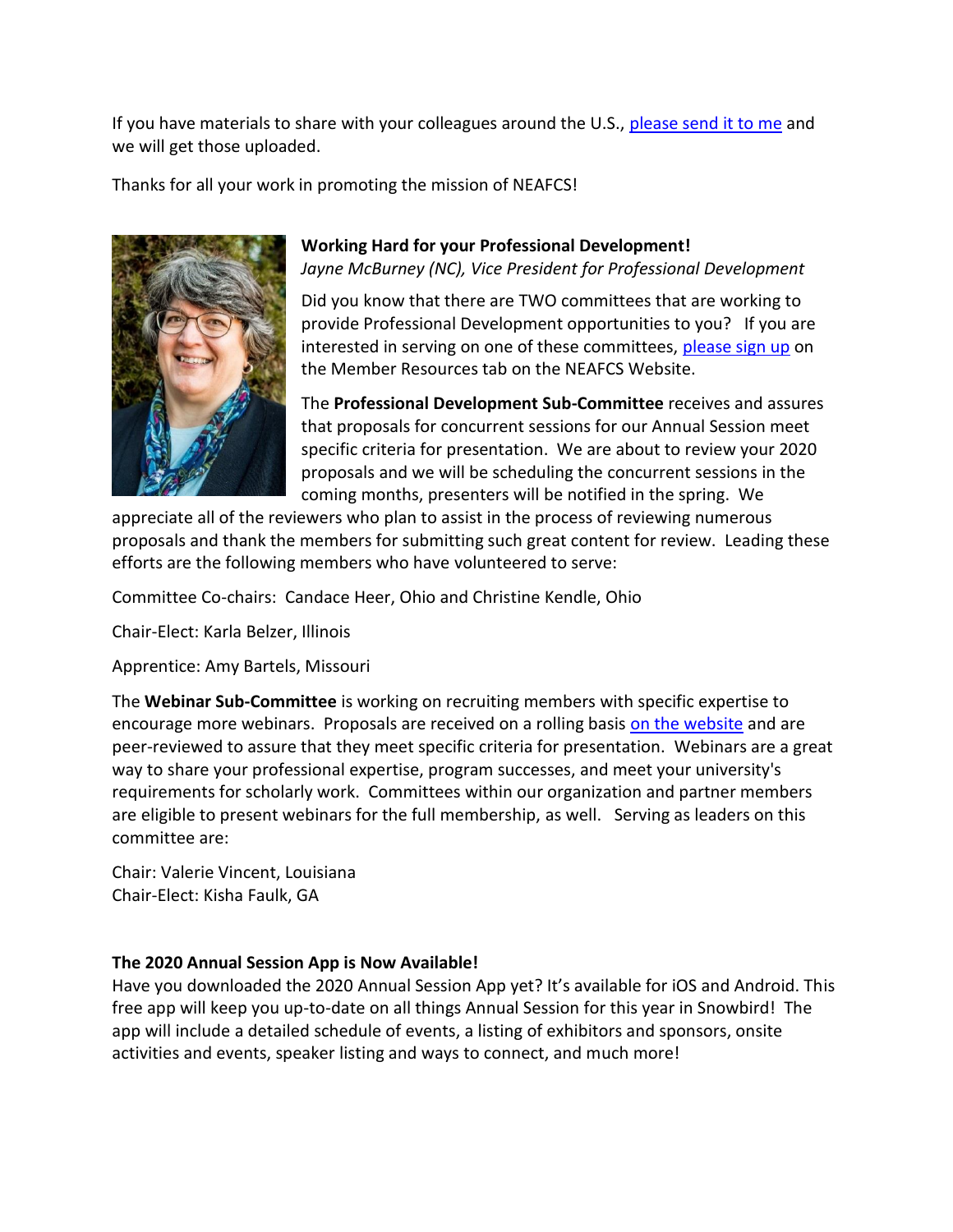The app will be updated regularly as new information about this year's Annual Session becomes available. This wonderful resource will be your go-to for information both before, and during, Annual Session this year.

Click on the image below to go to the app in your preferred app store today.





**Top 10 Reasons to attend NEAFCS Annual Session in 2020** *Kathy Riggs (UT), 2020 Annual Session Tri-Liaison* 

We look forward to seeing you in Snowbird, Utah where you will definitely "Experience Life Elevated" at the 2020 Annual Session:

**E**ngage with new and experienced colleagues

**X**-factor: Discover what makes you and your chosen profession amazing

**P**articipate in worldwide humanitarian projects (hands-on)

**E**xperience Western hospitality first-hand

**R**ise to the challenge of achieving excellence (at 11,000 ft. elevation!) **I**nvolve yourself, either on- or off-site, in incredibly enriching In-depth sessions **E**levate personal and professional commitment with new tools and trainings **N**ourish your sense of well-being breathing fresh mountain air **C**ycle through cutting-edge speakers, relevant concurrent session topics, exhibits, and more **E**merge with the determination to set your professional course trajectory upward Watch next month for a summary of both In-depth and Pre-conference opportunities.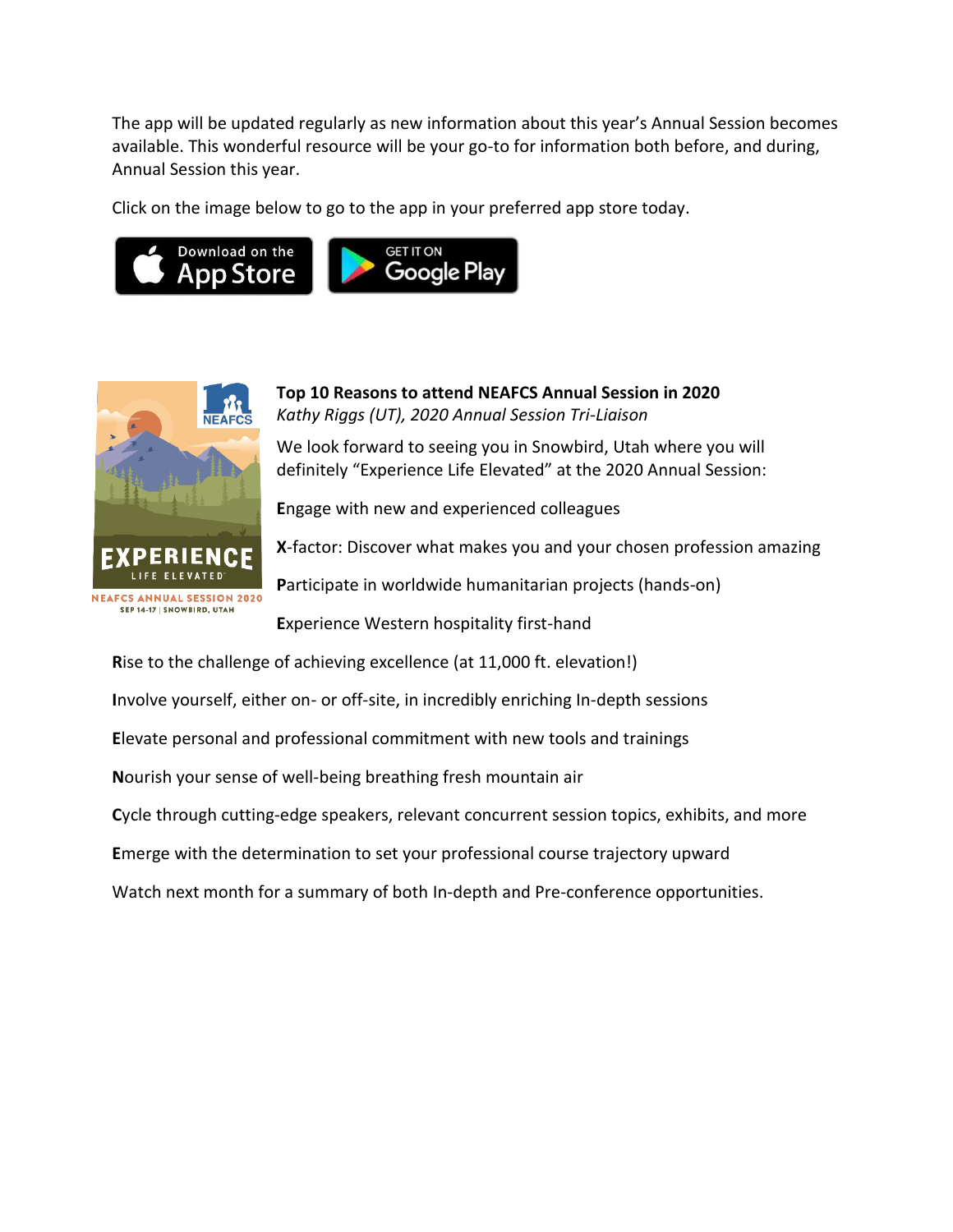

# **Central Region Highlights** *Vanessa Hoines (ND), Central Region Director*

As the new Central Regional Director, I have been busy learning the ropes and getting to know my fellow NEAFCS Board Members. I am looking forward to serving our central members over the next two years.

I would encourage everyone to review the monthly NEAFCS Network (e-newsletter) for important dates, information about the association as well as professional development opportunities.

Please read on for highlights of exciting programs happening in a few states in the Central Region:

# Amy Bartels from Missouri shared:

MU Extension in collaboration with the Oasis Institute was awarded an ACL grant (2019-2021) to address falls prevention community programming (**A Matter of Balance and Tai Chi for Arthritis and Falls Prevention**) in Missouri. Over the course of 2019, MU Extension hosted 50 classes and served 482 participants. The map attached shows MU Extension coverage areas.

MU Extension collaborates with the Missouri Institute of Mental Health and Missouri School Board Association to address mental health concerns (**Mental Health First Aid and Youth Mental Health First Aid**) in Missouri. In 2019, MU Extension certified 586 individuals in 35 8 hour pieces of training across Missouri.

# Lori Hayungs from Iowa shared:

Our Human Sciences teams have been collaborating with the Ag teams at all Farm Bill sessions across Iowa. Over 4000 farmers have received **Farm Stress: Helping Others** education. A program on recognizing the signs and symptoms of stress and suicide. The program also shares resources available to help neighbors and friends dealing with difficult decisions.

# Kayla Carlson from North Dakota shared:

**On the Move to Stronger Bodies** is a six-week school-based curriculum for fourth graders. It is based on MyPlate, the current icon for good nutrition. The curriculum aims to increase fruits, vegetables and calcium-rich foods in the diets of children and improve fitness habits through hands-on activities.

From 2017 to 2019, 2,468 children and their families participated in On the Move to Stronger Bodies. Student post-surveys showed the following as a result of the program:

76% consumed more dairy/calcium-rich foods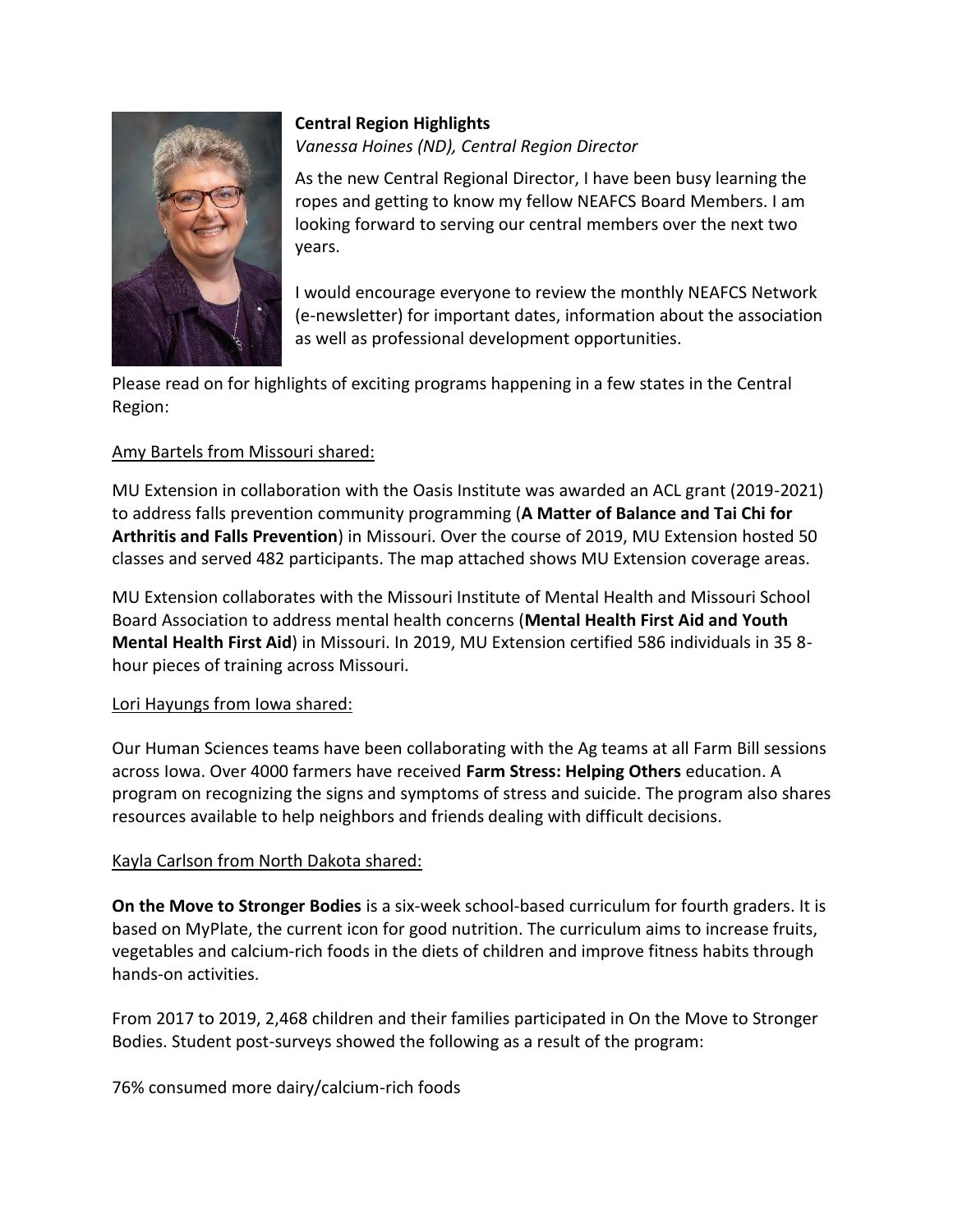69% drank less pop 73% chose more healthful snacks 79% increased daily physical activity 66% ate more vegetables

According to the North Dakota Department of Health, less than one in six adults consume five or more servings of fruits and vegetables per day and less than one in 10 high school students consume fruit at least two times per day and vegetables at least three times per day. **Social Eats** is a social media campaign designed to promote accurate and current nutrition information with healthy easy to follow short video and picture recipes as well as links to other healthy recipes provided by NDSU Extension. Freeze shots of the videos/pictures have also been used to create Carousel Pins on Pinterest and Instagram.

Healthy substitutions, North Dakota products, and food safety have all been promoted as well. Nutritional analyses have been provided for all recipes. Viewers who make the month's featured recipe and submit a picture are eligible for a prize drawing. To view our videos or read more about the project visit our website at [https://www.ag.ndsu.edu/preventnd/socialeats.](https://www.ag.ndsu.edu/preventnd/socialeats)

#### Donna Krug from Kansas shared:

A signature program for K-State Research & Extension is **Walk Kansas**. To keep this twentyyear-old initiative fresh and exciting, our FCS leadership introduced agents from across the state to Power 9, Nine healthy lifestyle habits shared by people who have lived the longest. A team of 5 Extension professionals from the Adult Development and Aging and Nutrition and Health Program Focus Teams, immersed themselves in one of the Blue Zones communities, Ikaria, Greece, in May of 2019. Their findings were shared at a statewide update and now we are unveiling it to everyone as they sign up for the Walk Kansas program. Although physical activity is at the heart of this health initiative, the 2020 Walk Kansas program will introduce participants to healthful eating styles, help form social connections that support healthy living, offer strategies to help lower stress, and help people to focus on their sense of purpose.



# **Affiliate Spotlight on Florida**

*Debby Mathews, (AL) 85th Anniversary Chairman*

There are strength and power in numbers, and Florida's NEAFCS Affiliate certainly demonstrated that at their annual board meeting as they broke up into groups to check off the "85 Things to Do" they completed throughout the year.

Fueled by cupcakes, you can sense the affiliate's energy and camaraderie as they celebrated their success in the photo below. Good times!